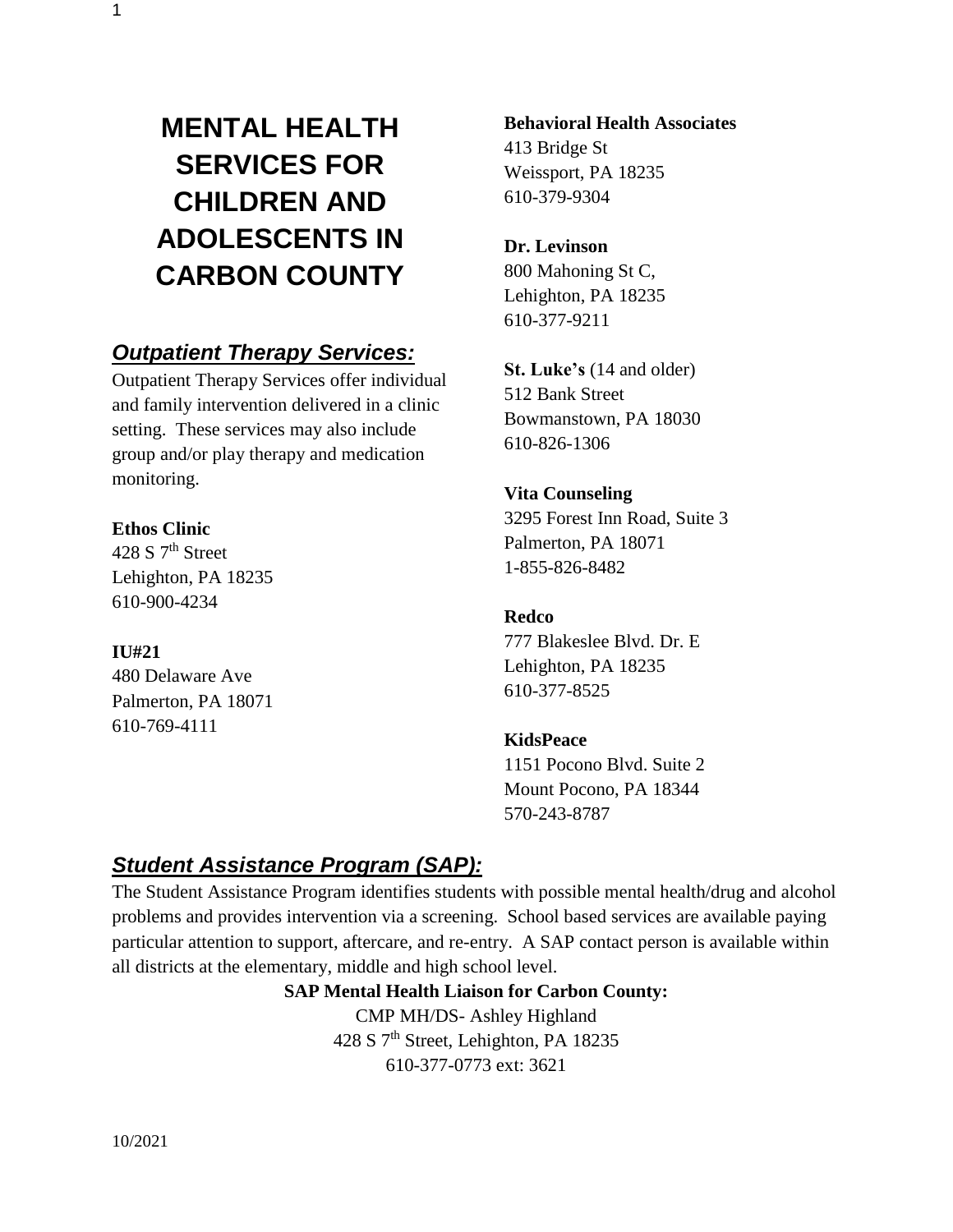### *Intensive Behavioral Health Services (IBHS):*

IBHS provides child-focused mental health services delivered in non-traditional community settings that can include the home, community and school to build on a child's strengths and attempt to maintain the child within their environment. Services must be determined to be medically necessary by a psychiatrist, psychologist, CRNP, LCSW, LPC.

**Pathways/ReDCo Group:** 570-424-6221 **Matrix Behavioral Solutions:** 570-234-3989 **Gregory Center:** 570-335-0357 **Bright Beginnings: Devereux:** 570-839-6158 **PA Mentor:** 610-867-3173 **Access Services:** 570-366-1154 **IU#21:**

570-687-5242

**ABA Support Services:** 610-365-8373

610-769-4111

**Youth Advocate Program:** 570-807-3131

### *Family Based Mental Health Services (FBMHS):*

FBMHS offers family-focused, intensive, in-home interventions designed to prevent out-ofhome placements. Services must be determined to be medically necessary by a psychiatrist, psychologist, CRNP, LCSW, LPC.

| <b>Concern:</b>       |
|-----------------------|
| 560 Country Club Road |
| Lehighton, PA 18235   |
| 570-386-2990          |

#### **Warwick:**  1001 Nor-Bath Blvd Northampton, PA 18067 484-863-9330

#### **Merakey:**

912 Main St Stroudsburg, PA 18360 570-424-9229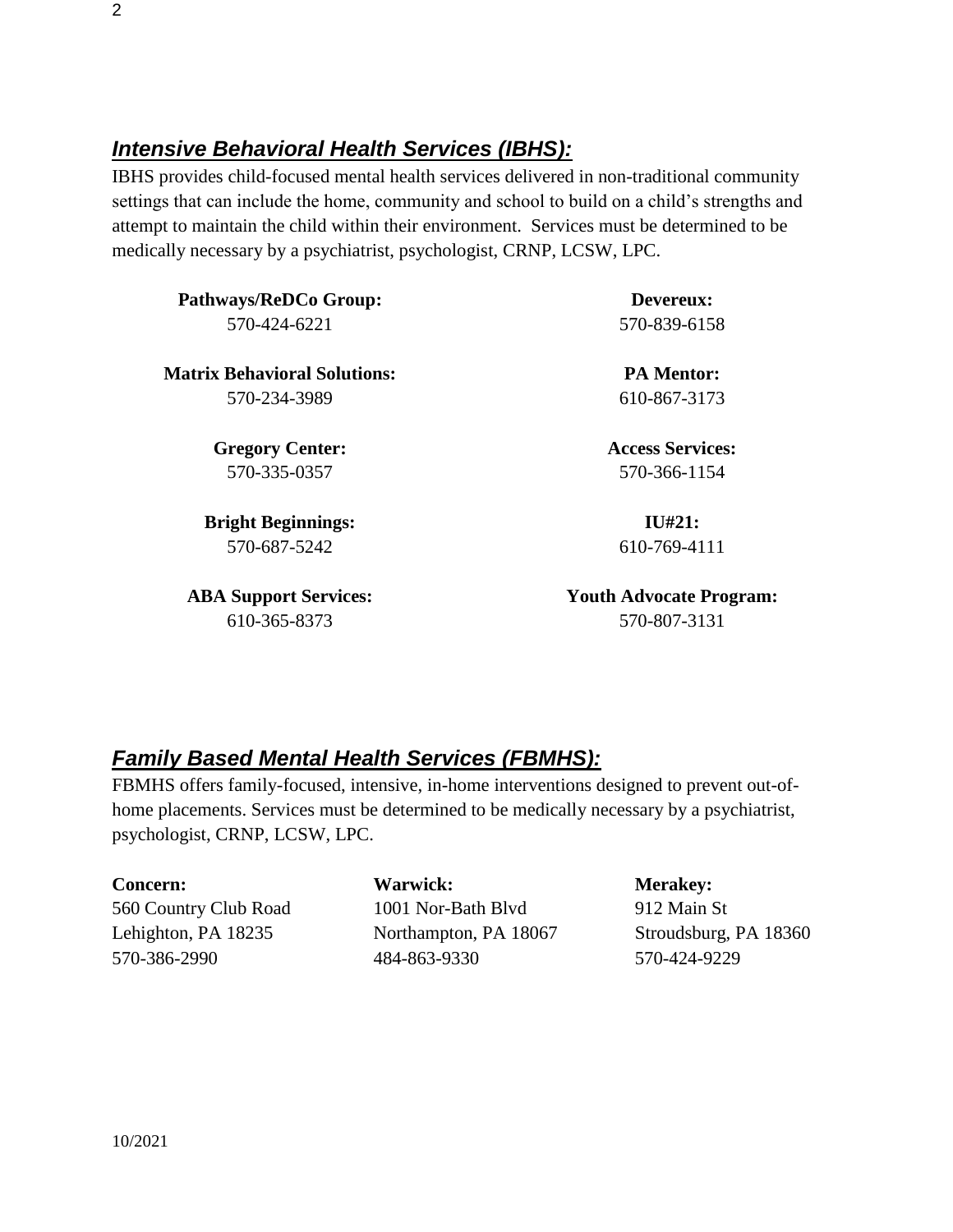### *Parent-Child Interaction Therapy (PCIT):*

PCIT is an evidence-based treatment appropriate for parents of children age 2.5-7 years old. Parents learn the skills of PCIT from in-session, direct coaching by a therapist. As the parent and child interact the therapist gives suggestions to the parent through an earpiece.

#### **BHA:**

413 Bridge St, Weissport, PA 18235 610-379-9304

### *Multi-Systemic Therapy (MST):*

MST is an intensive family and community-based treatment for youth with complex clinical, social and educational challenges who have been court-involved, have a history of out-of-home placement, and/or exhibit high-risk behavior.

#### **Community Solutions:**

2015 W. Hamilton St. Suite 204A Allentown, PA. 18104 610-435-3343

#### *Early Intervention Services:*

Early intervention services are offered to pre-school children that have developmental disabilities. CMP MH/DS offers service coordination for children ages 0-3. IU#21 and Pathstones offer services for 3-5.

| <b>CMP MH/DS:</b> | <b>Pathstones:</b> | <b>IU#21</b> |
|-------------------|--------------------|--------------|
| 610-377-0773      | 610-377-5671       | 610-769-4111 |

#### *Partial Hospitalization Program:*

The partial hospitalization program is a school-based treatment program designed for youth in need of mental health treatment but whose needs cannot be met in a traditional classroom. The treatment program offers both therapeutic and educational services to the youth in the classroom setting. The program is staffed by a Mental Health Treatment Specialist, a Mental Health Worker and a Special Education Teacher. Each youth is under the care of a psychiatrist in the program. The team works collaboratively with the youth, the family, the school district and all agencies involved with the student. \*\*\***Referrals are made by the home school district.**

| $\overline{111}$ #21 |
|----------------------|
| 480 Delaware Ave     |
| Palmerton, PA 18071  |
| 610-769-4111         |
|                      |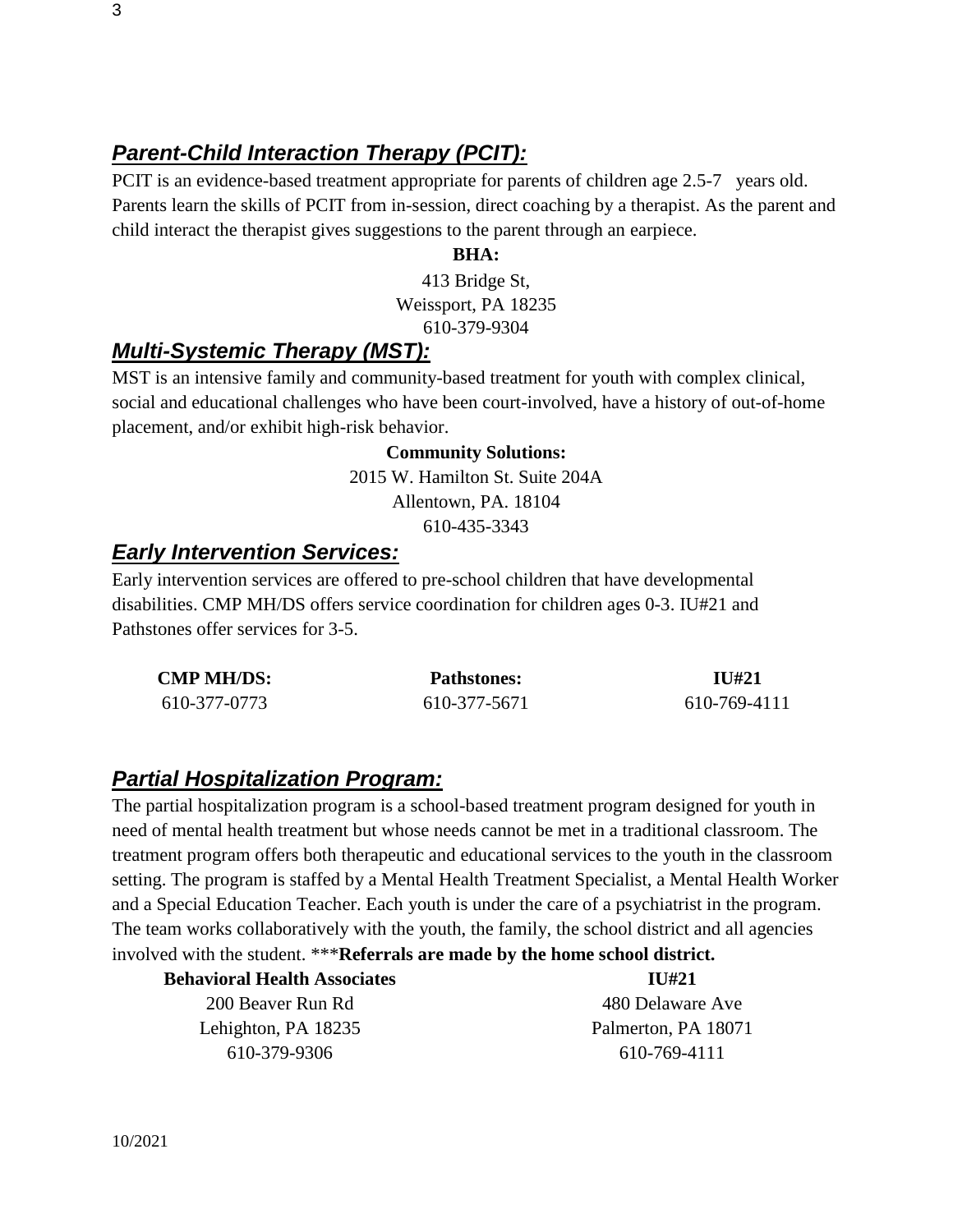### *Drug & Alcohol Services:*

Drug and alcohol services are provided based on the assessed needs of the client. Services that may be available include assessment, outpatient counseling, and assistance in locating services and facilities outside of Carbon County.

#### **CMP D&A:**

430 South 7th Street Lehighton, PA 18235 [866-824-3578](tel:866-824-3578) 

**Pyramid Healthcare:**

1605 North Cedar Crest Boulevard Suite 602 Allentown, PA 18104 [610-434-1126](tel:610-434-1126) 

**A Better Today:** 8 West Broad Street Hazleton, PA 18201 [570-344-1444](tel:570-344-1444) 

**Pathway to Recovery Counseling & Education Services:** 223 West Broad Street Hazleton, PA 18201 [570-455-9902](tel:570-455-9902) 

### *Community Residential Rehabilitation Host Home (CRR Host Home):*

This level of service provides out-of-home placement for children and adolescents in foster care settings within the community. Residents receive services based on their need e.g. individual and family therapy, medication monitoring, and therapeutic staff support. Educational services are provided within the local school district. Emphasis is placed on reunification of the child with the family. **\*\*Requires recommendation from psychologist or psychiatrist\*\*** 

**Merakey:** 912 Main Street, Suite 202 Stroudsburg, PA 18360 570-424-9229

**PA Mentor:** 11 Jenna Dr, Brodheadsville, PA 18322 570-992-3613

**Devereux:** 1547 Mill Creek Road Newfoundland, PA 18445 [570-839-6154](tel:570-839-6154) 

### *Residential Treatment Facility (RTF):*

Residential Treatment Facilities provide out-of-home placement for children and adolescents in unsecured residential settings. All facilities are certified by the Office of Mental Health and Substance Abuse Services. Residents receive intensive treatment with stress being placed on recommendations for discharge and return home to family and community. Numerous residential facilities are located throughout the state. A recommendation by a **PSYCHIATRIST** is needed for this placement. This is the highest level of care and all other previously listed services should be tried before this option.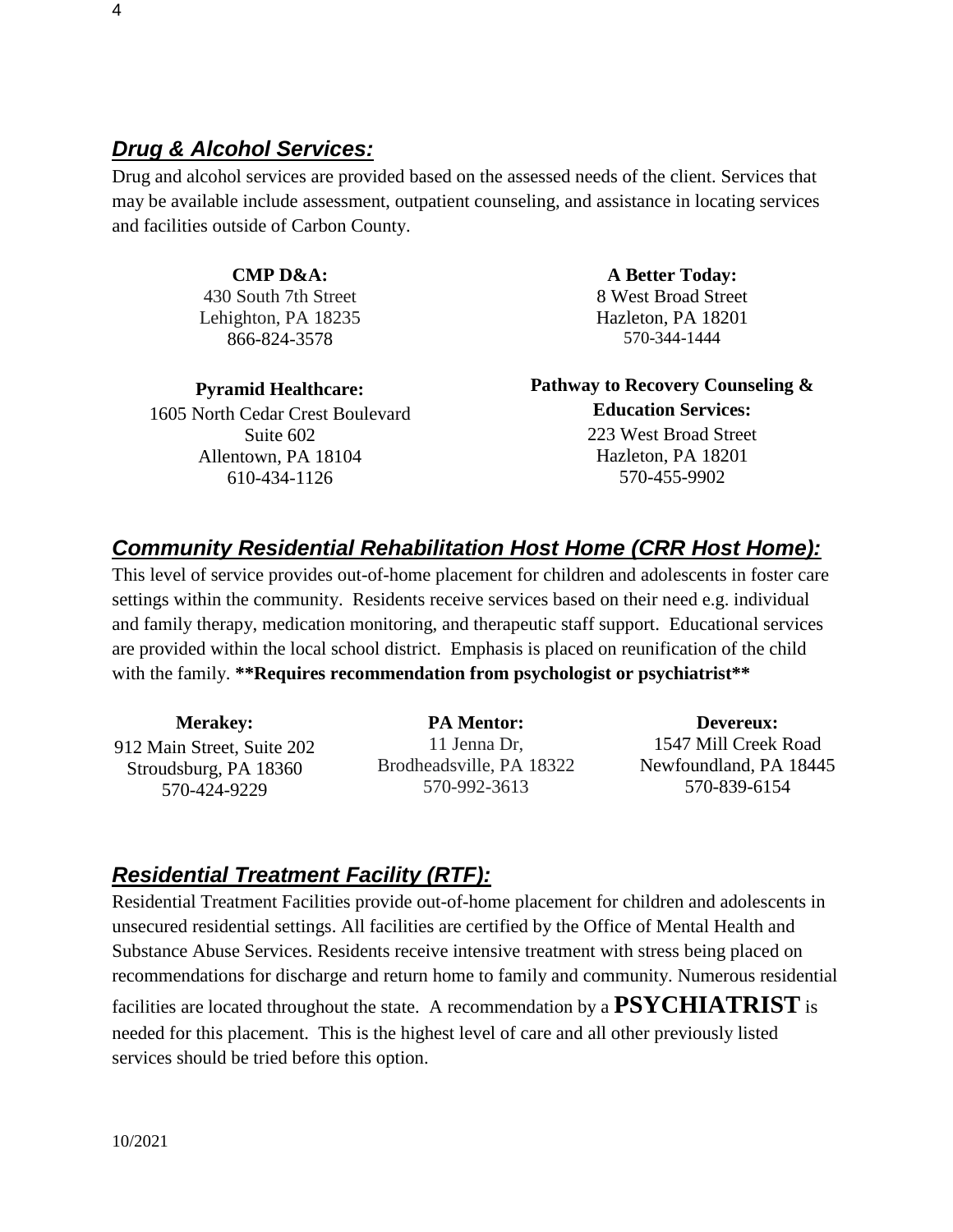### *Crisis Intervention/Emergency Services:*

Crisis intervention provides 24/7 intervention on an emergency basis via telephone and mobile crisis workers.

# **1-800-849-1868**

### *Inpatient Hospitalization:*

Inpatient hospitalization provides high-intensity treatment and interventions to children and adolescents in secured psychiatric hospitals. Several hospital inpatient units in the Eastern portion of the state are used depending upon bed availability and preference.

### *Children's Case Management Services:*

Intensive Case Management and Resource Coordination Services provide children and families with in-home support; assessment of strengths and needs; development of a service plan based on identified strengths and needs; linkage to community services and supports and monitoring of progress.

#### **CMP MH/DS:**

428 S 7<sup>th</sup> Street Suite 2 Lehighton, PA 18229 610-377-0773

### **Salisbury Behavioral Health:**

1482 Cherry Lane Road East Stroudsburg, PA 18301 [570-422-6670](tel:570-422-6670) 

### *Office of Vocational Rehabilitation (OVR):*

OVR offers a number of employment programs and services for those individuals who qualify based on established criteria.

### **Office of Vocational Rehabilitation:**

 $45$  N  $4^{\text{th}}$  St. Allentown, PA 18102 610-821-6441

**PA CareerLink Carbon County:** 50 E Locust St Suite 1, Nesquehoning, PA 18240 570-325-2701

### *Community Care Behavioral Health:*

Many of the children who have Medical Assistance are now served through the Managed Care Agency, Community Care Behavioral Health Organization (CCBH). This opens the door to the possibility of additional provider agencies outside of Carbon County providing services for children. **The number for CCBH is 1-866-473-5862**